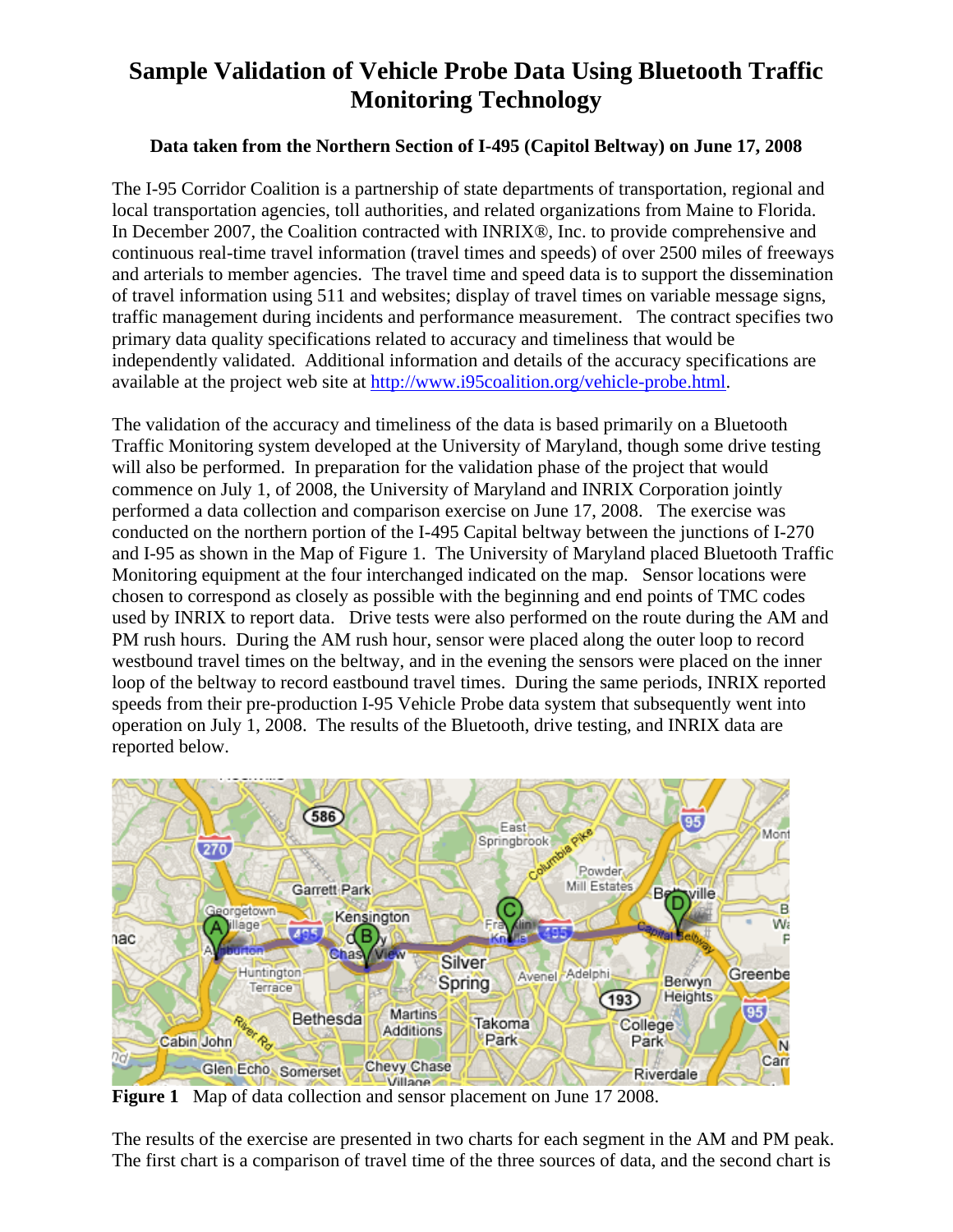a comparison of the same data but viewed in the speed domain. An explanation of each data set is provided in the following section.

## **Data Explanation**

Figure 2A is a graph of the Bluetooth travel time data taken between the portion of the beltway between sensors A and B of east bound traffic on the Capital Beltway between 2:00 PM and 7:30 PM (14:00 to 19:30 using a 24 hour clock as labeled in Figure 2) on June 17. Each data point represents the travel time of a vehicle between points A and B on the beltway. The free-flow travel time is approximately 5 minutes as observed near 7 PM.



Figure 2A Travel time as recorded from Bluetooth Traffic Monitoring sensors at points A to B on the inner loop during the evening of June 17, 2008

Figure 2B overlays the drive test data performed by the University of Maryland during the same time period. The black circles represent the four runs during this period. The UMD drive test vehicle had a Bluetooth device that was detected by the sensors. The corresponding travel times detected by the sensors are marked in Figure 2B. The initial drive test travel time of approximately 13 minutes is a result of the extra time needed to place the Bluetooth sensor at location A.

Lastly Figure 2C overlays the Inrix data provided by the pre-production I-95 Vehicle Probe system. The data for this particular section was divided into six separate TMCs (Traffic Message Channel segments) varying in length from 0.37 miles to 1.93 miles as shown in Table 1. The speed of each TMC segment was converted to its equivalent travel time based on the distance of each TMC segment, and then summed to obtain the travel time across the entire distance between A and B. The Inrix data on July 17 was reported in 5 minute intervals, so this transformation was performed on each 5 min data set.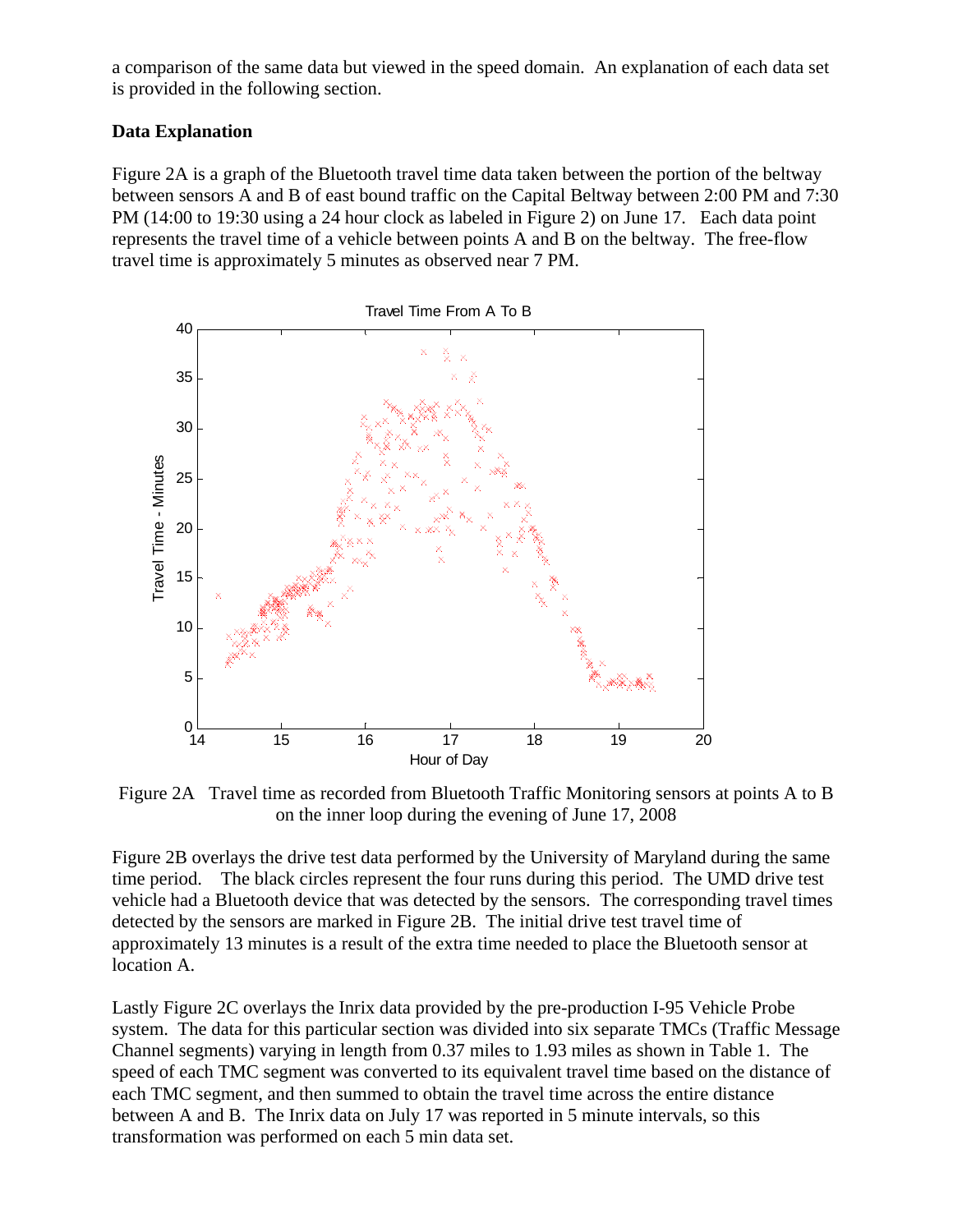

Figure 2B Drive test data overlayed on Bluetooth Travel Time data



Figure 2C Inrix travel time data overlayed on Bluetooth and UMD drive Test data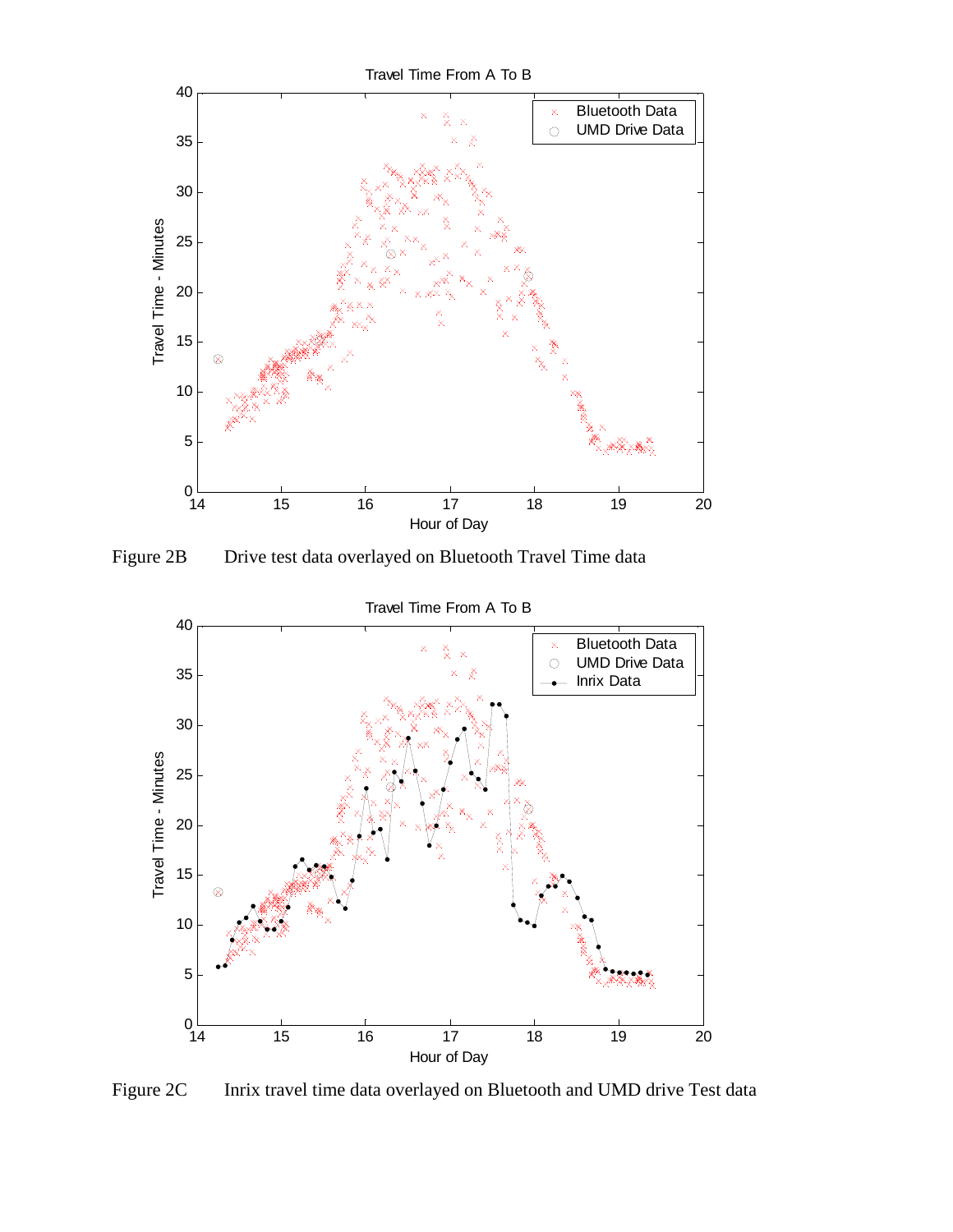The travel time data from each source was converted to its equivalent speed by dividing by the distance between locations A and B. Figure 3 represents the same data displayed in Figure 2C, but as speeds instead of travel times.

| TMC Segments from A->B |                            |
|------------------------|----------------------------|
| <b>TMC Code</b>        | <b>Distance</b><br>(Miles) |
| 110+04619              | 1.930193                   |
| 110+04620              | 0.36818                    |
| 110+04622              | 1.115289                   |
| 110P04619              | 0.378743                   |
| 110P04621              | 0.686336                   |
| 110P04622              | 0.435664                   |

Table 1 TMC segment information for I-495 between points A and B, eastbound



Figure 3 Comparison of all three sources of data in the speed domain

The graphs on the remaining pages show the travel time and speed charts for the remaining segments: B to C and C to D in the afternoon, and then B to A, C to B, and D to C in the morning.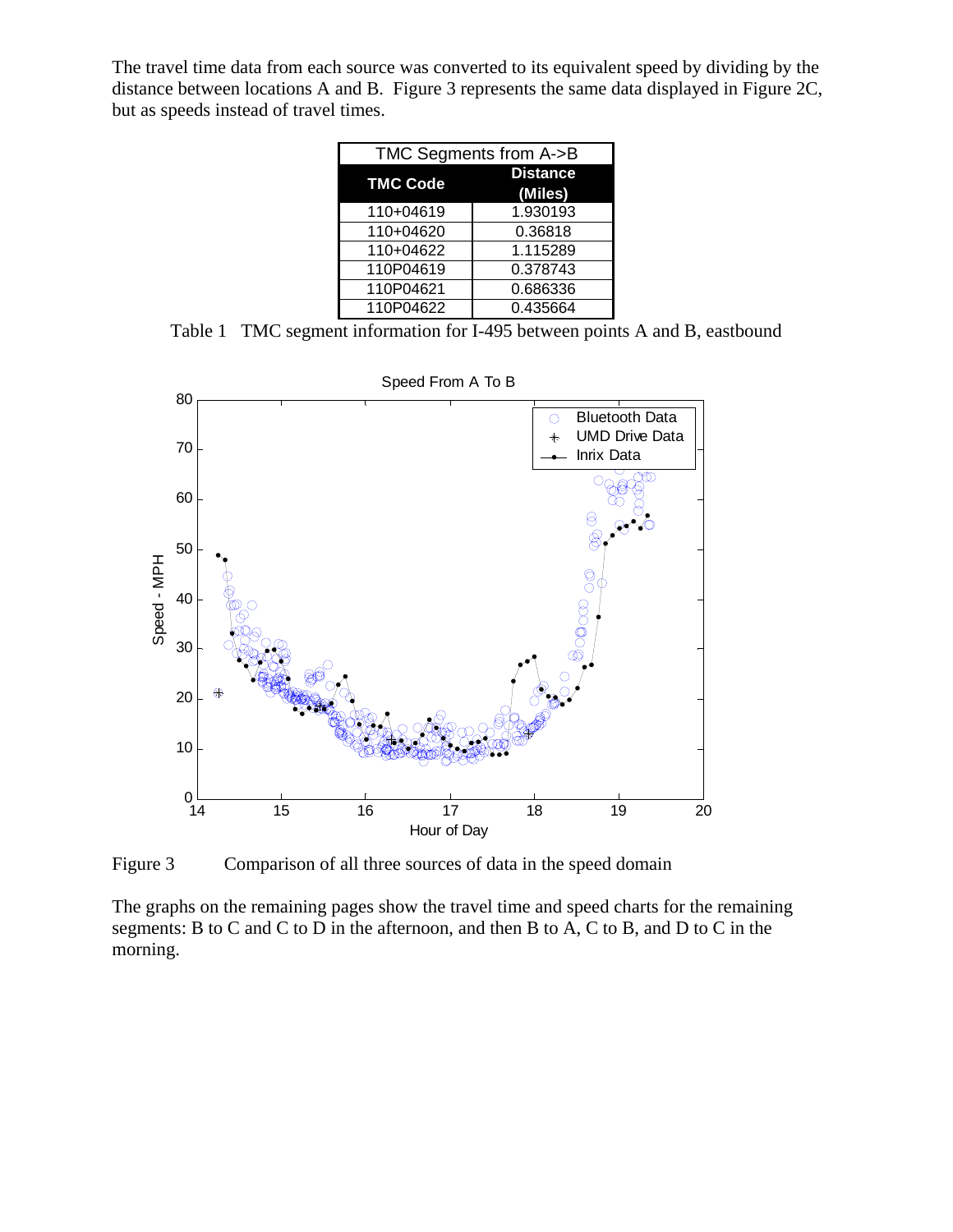

Figure 4A Comparison of travel time data for PM eastbound traffic from B to C



Figure 4B Comparison of speed data for PM eastbound traffic from B to C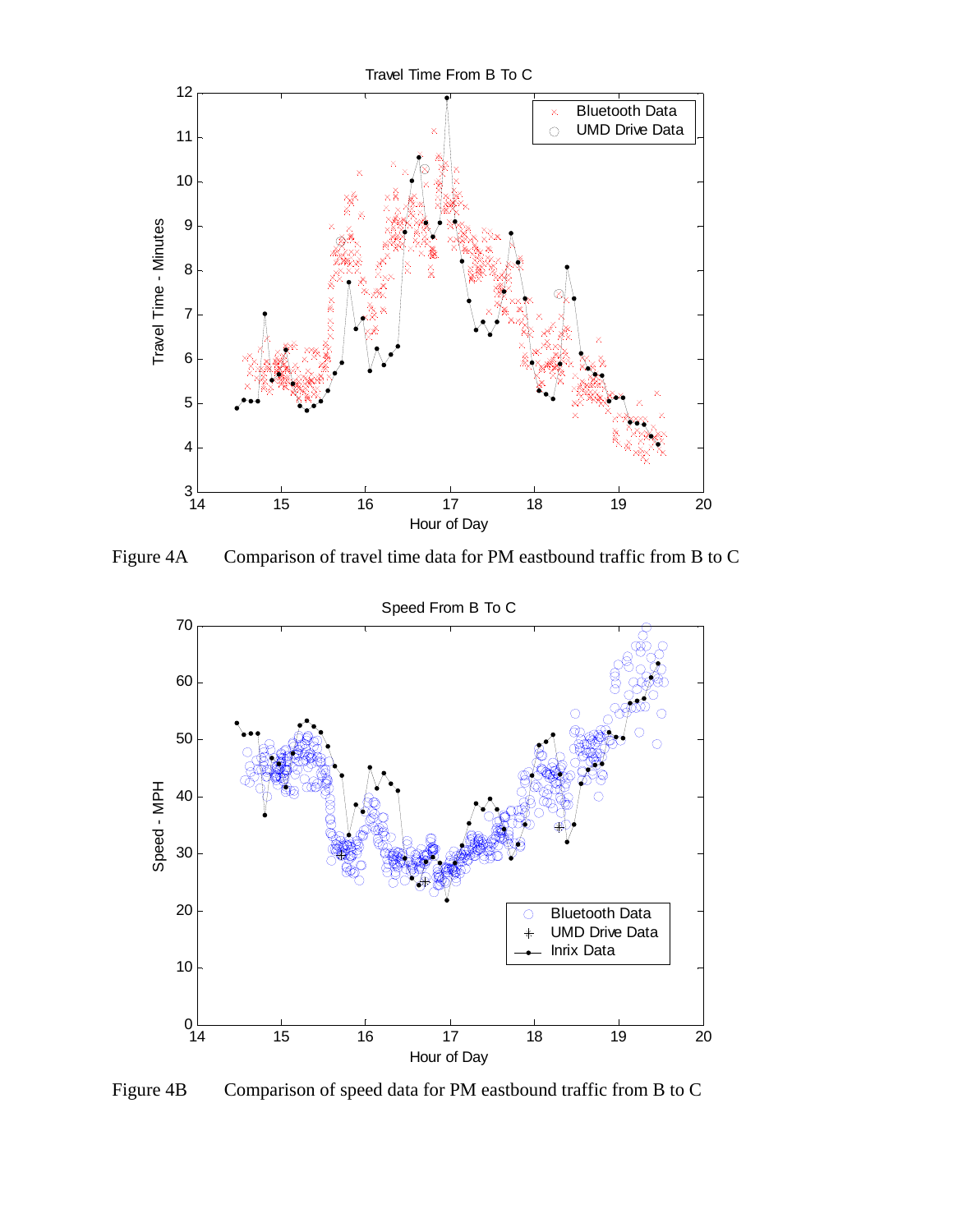

Figure 5A Comparison of travel time data for PM eastbound traffic from C to D



Figure 5B Comparison of speed data for PM eastbound traffic from C to D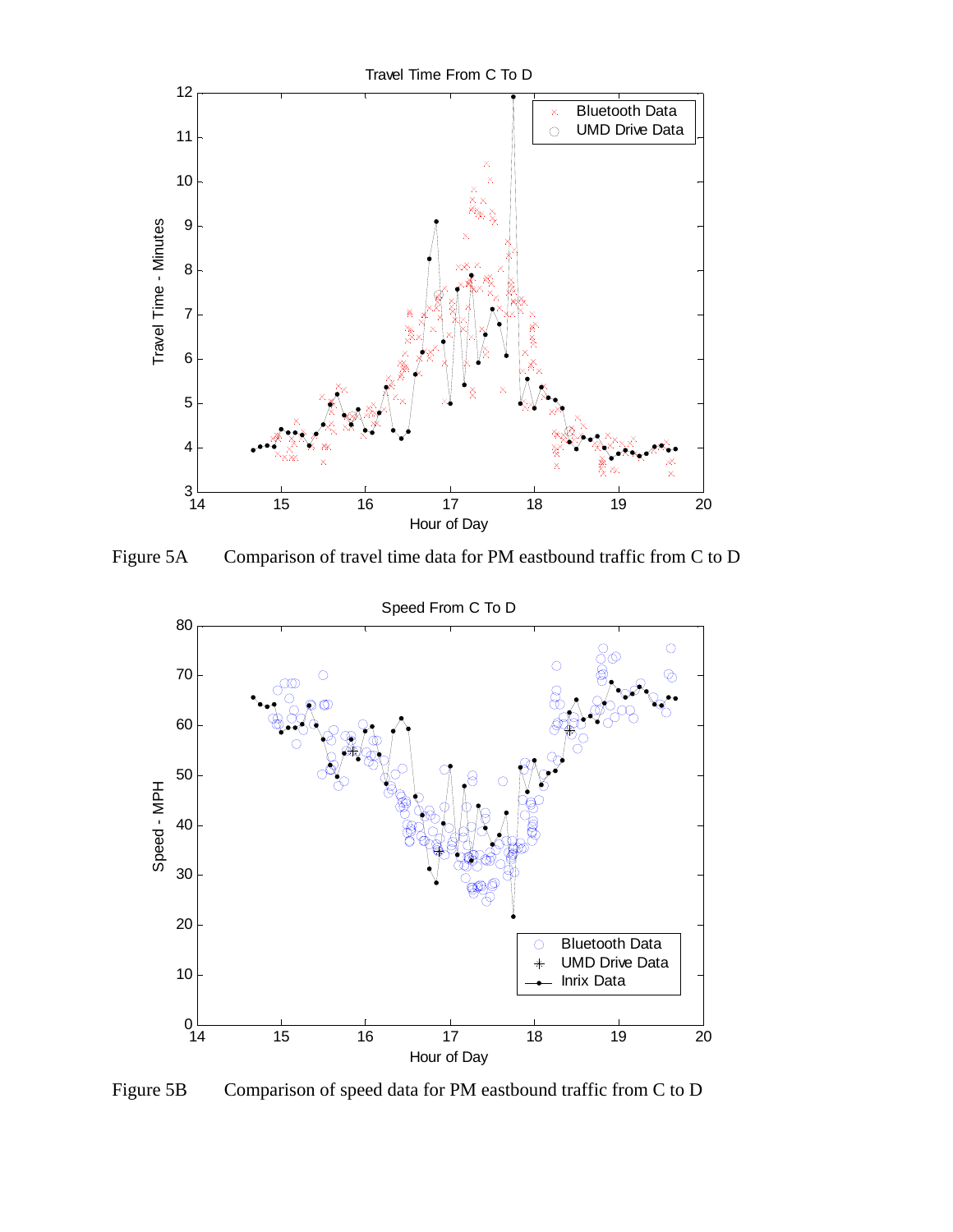

Figure 6A Comparison of travel time data for AM westbound traffic from B to A



Figure 6B Comparison of speed data for AM westbound traffic from B to A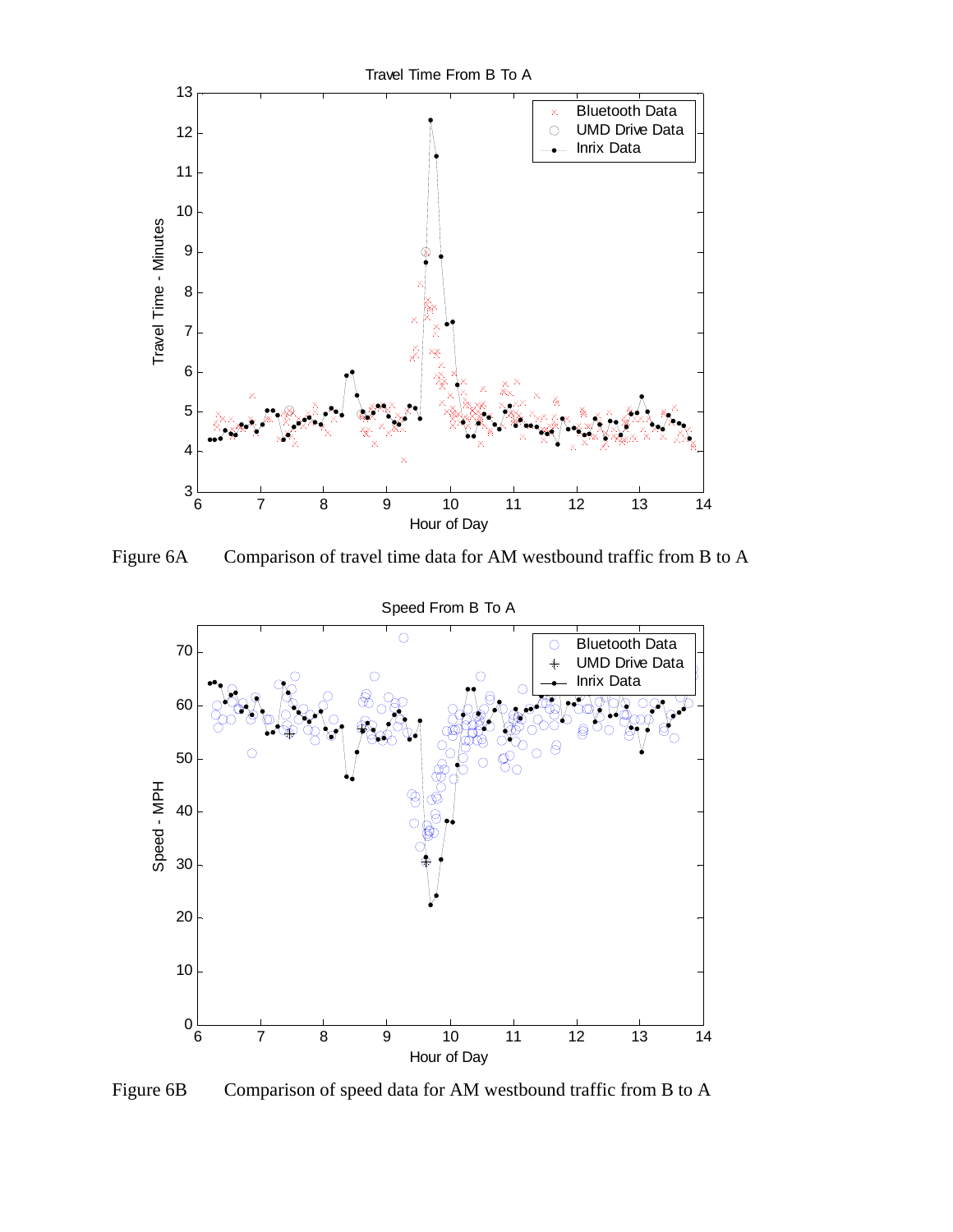

Figure 7A Comparison of travel time data for AM westbound traffic from C to B



Figure 7B Comparison of speed data for AM westbound traffic from C to B